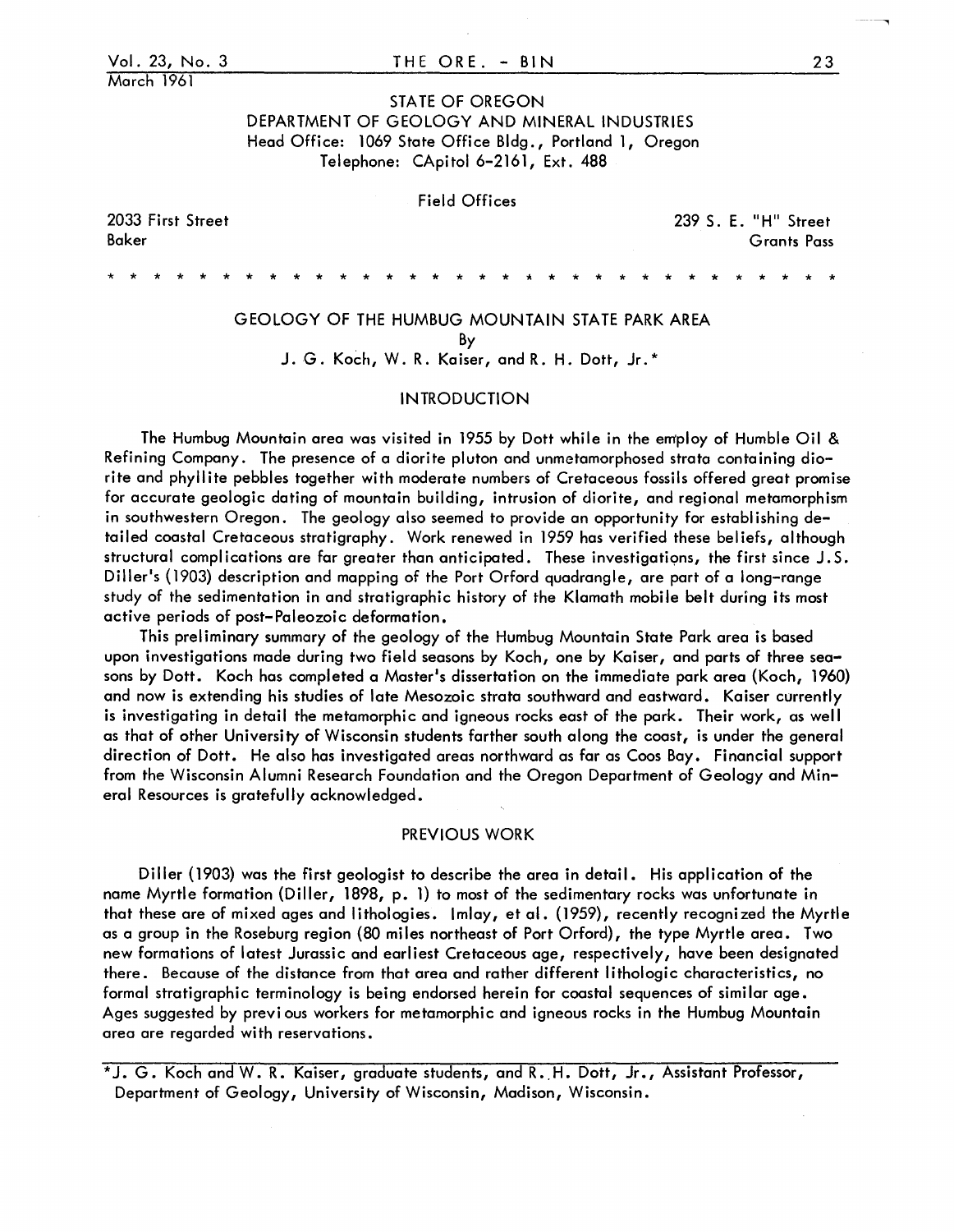# STRATIGRAPHY

# Metamorphic and Igneous Rocks

## **Characteristics**

Rocks assigned to the pre-Cretaceous include metasediments, phyllites, greenstones, and basic to intermediate igneous varieties, chiefly diorite. Their general distribution appears on the accompanying map.

Metasedimentary rocks: The metasediments contain 85 to 90 percent quartz and are characteristically banded. Bands range from 1/4 to one inch in thickness, and they show fine-scale ripple bedding and graded bedding. In thin section one sees incipient growth of mica, a few quartz grains with sutured boundaries, and poorly preserved foraminifera. Among all the sedimentary rocks in the area, these banded metasediments are the most distinctive. They are similar in practically all respects with sediments of the Galice formation observed by the writers along Grave Creek in the Galice quadrangle, 50 miles east of Port Orford (see Wells and Walker, 1953).

Colebrooke schist: Low-grade metamorphic rocks referred to the pre-Cretaceous Colebrooke schist by Diller (1903) are chiefly quartz-mica phyllite. A significant amount of carbonaceous material is also present. The phyllite locally has chevron folds on both a megascopic and microscopic scale.

Greenstones: The most complex group of rocks are those described under the general heading of greenstones. These are greenish, altered basic igneous rocks. The color is principally due to three minerals - chlorite, epidote, and hornblende. Because of the high degree of alteration, it can not be said with certainty whether these are altered intrusive or extrusive rocks. No definite amygdaloidal, pillow, or other volcanic structures were observed except in one example associated with Upper Jurassic strata along the Rogue River, south of the present map area. Basic igneous rocks, other thdn greenstone, are diabasic in texture and of gabbroic composition. These are found in scattered localities along the Elk River and elsewhere.

Diorite and metasedimentary rocks: The most common igneous rock is diorite that shows local variations toward a more basic composition. I t occurs in a small intrusive pluton, here designated the Pearse Peak diorite. The best exposures are along the Elk River, just north of Pearse Peak. The diorite contains andesine with well-developed zoning, hornblende, quartz (5 to 10 per cent), and biotite, with alkali feldspar, sphene, and magnetite as accessories. It has a granitic texture. The presence of sphene, euhedral mineral grains, and well-developed zoning of the plagioclase all point to a magmatic origin.

# Age and Sedimentary Relationships

The stratigraphic position of the Pearse Peak diorite is considered as Upper Jurassic. Dikes and sills of the diorite intrude banded metasediments on the east and west sides of the pluton, for example, at Purple Mountain Creek (NE<sup> $1$ </sup> sec. 23, T. 33 S., R. 14 W., near its junction with the Elk River) and on Beartrap Creek (SW $\frac{1}{4}$  sec. 32, T. 33 S., R. 14 W.). At both localities foraminiferal-bearing banded metasedimentary rocks were collected near the contacts. The foraminifera have been identified by Professor R. L. Batten of the University of Wisconsin (personal communication) as belonging to the families Buliminidae, Heterohelicidae, Lagenidae, Polymorphinidae, and Rotaliidea, and they are of probable Late Jurassic or Cretaceous age. A Late Jurassic age seems more likely because the metamorphic-igneous complex is unconformably overlain by Early Cretaceous (Valanginian) conglomerate containing diorite and metasedimentary pebbles. Furthermore, there is the striking similarity of the banded metasediments to the early Late Jurassic (Oxfordian-Kimmeridgian) Galice formation (Wells and Walker, 1953). It is also unlikely that the foraminifera could be older than Late Jurassic (personal communication, R. L. Batten). The 'Pearse Peak diorite, therefore, is regarded as post-early Late Jurassic and pre-Early Cretaceous (Valanginian). (It is hoped that a radio-active date by the potassium-argon method can be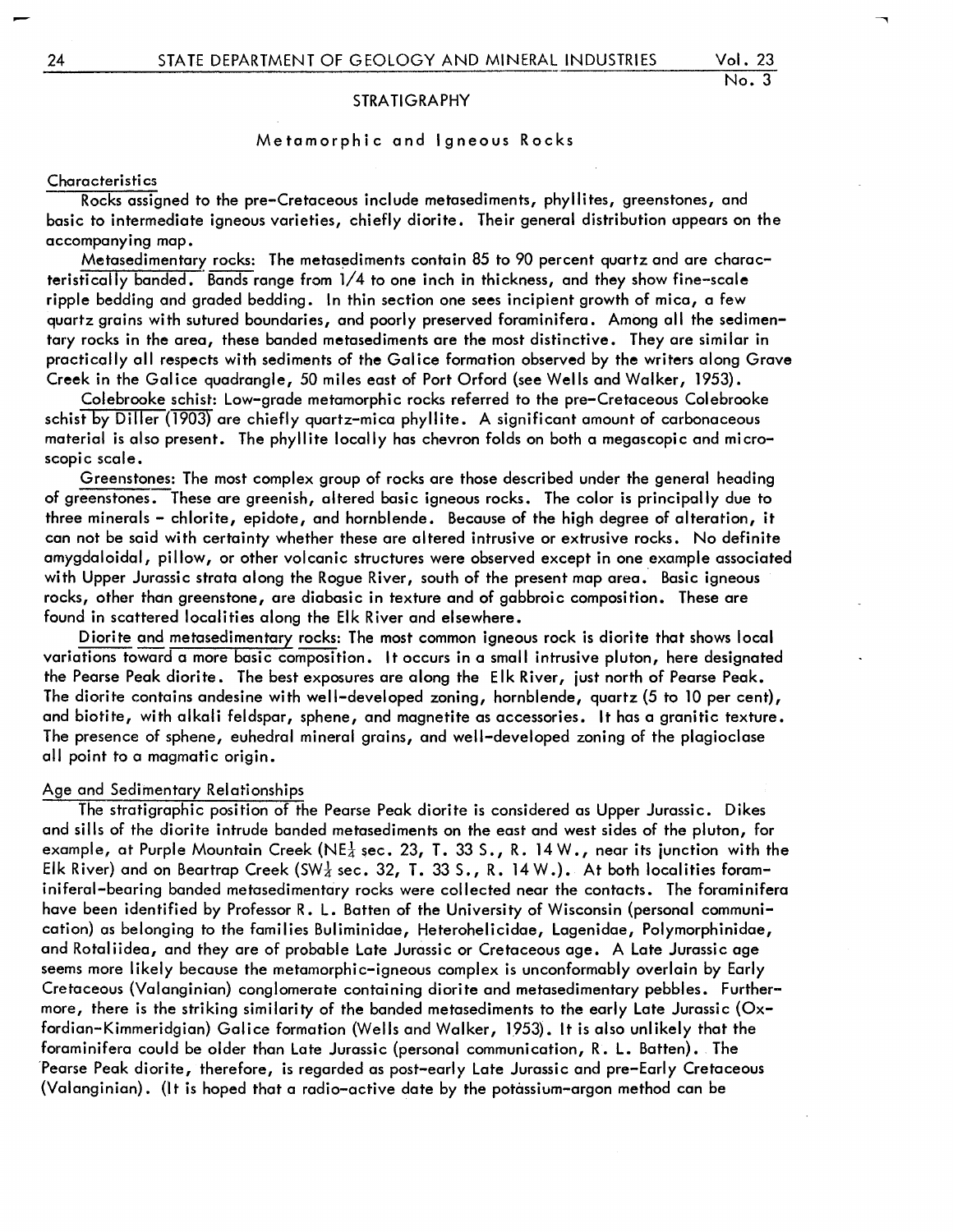1961

established, but no biotite that has escaped chloritization has been found.

The history of the phyllite is poorly documented. The presence of phyllite fragments in Lower Cretaceous conglomerate near the head of Brush Creek (sec. 4, 1. 34 S., R. 14 W.) and at the mouth of Mussel Creek (sec. 19, T. 34 S., R. 14 W., just south of the map area) indicates a pre-Early Cretaceous (Valanginian) age. Wells (1955) mapped the Colebrooke schist as a metamorphosed phase of the Late Jurassic (Oxfordian-Kimmeridgian?) Rogue formation. The typical Rogue (Wells and Walker, 1953), where seen by the writers inland on the Roque River below Grave Creek bridge, consists of fine- to coarse-grained sediments rich in volcanic detritus, tuffs, agglomerates, flow breccias, flows, and their metamorphic equivalents. The mineralogy of the Colebrooke does not suggest a close similarity. Extremely high quartz content plus carbonaceous material suggest a more normal sedimentary rock as the parent, for example, the Galice formation. Foliation transecting relict bedding also was found in the phyllite; however, in most cases the bedding has been destroyed. Perhaps the banded metasedimentary rocks are the parent, for the mineralogy and scale of compositional layering or banding are compatible with that of the phyllite. Chemical analyses of both lithologies should aid in identifying the parent of the phyllite.

A pre-Cretaceous age for most, if not all, of the greenstone is suggested by abundant fragments of this lithology in the Lower Cretaceous conglomerate. Study of inclusions found in the diorite to ascertain whether they are basic rock may be helpful in further restricting the age of the greenstones and other basic rocks exposed near the Elk River. But greenstone masses along the coast in areas of Cretaceous outcrops cannot be dated adequately., Diller (1903) believed that these (e.g., Silver Butte, just north of Port Orford) were Cretaceous? volcanic necks. This area lies in what now is regarded as the Port Orford shear zone  $\{\mathsf{fig},\mathsf{-1}\}$ , and it is entirely possible that these masses are in-faulted pre-Cretaceous bodies. Intensely sheared greenstones as well as serpentinites are present due west, but not east, of the diorite pluton. A possible explanation of this relationship, in view of the general northeast strike and southeast dip of the banded metasediments, is that faulting on the west has brought up basic rocks, now greenstones, that were stratigraphically below or low within this sequence. Because of the easterly dip, the greenstones would be buried more deeply on the east, thus explaining why they are not exposed east of the pluton (figs.  $\frac{1}{1}$ -a<del>nd</del>-2). Faulting may also explain the greenstones scattered locally within the phyllite. If basic igneous rocks were interbedded in the phyllite, they probably were better able to withstand dynamic metamorphism because of their relatively greater competence. The fact that many of the greenstones also are associated intimately with banded metasediments makes it important to determine if they are extrusive or intrusive. At present the writers have insufficient petrographic data to give a definite answer. If they are extrusive, we would consider them as interbedded within the banded metasediment sequence and its possible phyllitic phase.

The serpentinites present yet another problem of stratigraphic relationships. Faulting, undoubtedlya significant factor in regard to their present positions, greatly hinders any age assignment for these rocks. Furthermore, serpentinite fragments are apparently absent from the Lower Cretaceous conglomerates.

#### Sedimentary Rocks

## Upper Jurassic (Portlandian) Sedimentary Rocks

An unmetamorphosed sequence of sediments containing the late Jurassic (Portlandian) pelecypod Buchia piochii (Gabb) was found north of Gold Beach during 1960 (south of the map area of the present report). These are somewhat similar lithologically to the Early Cretaceous sediments. Pillow basalts exposed along the Rogue River about five miles above its mouth may be interbedded with Upper Jurassic strata, but no other known volcanics have been seen associated with them. Detailed petrologic distinctions between the Upper Jurassic and Lower Cretaceous sediments have not been established, but obvious differences exist between conglomerates in the two sequences.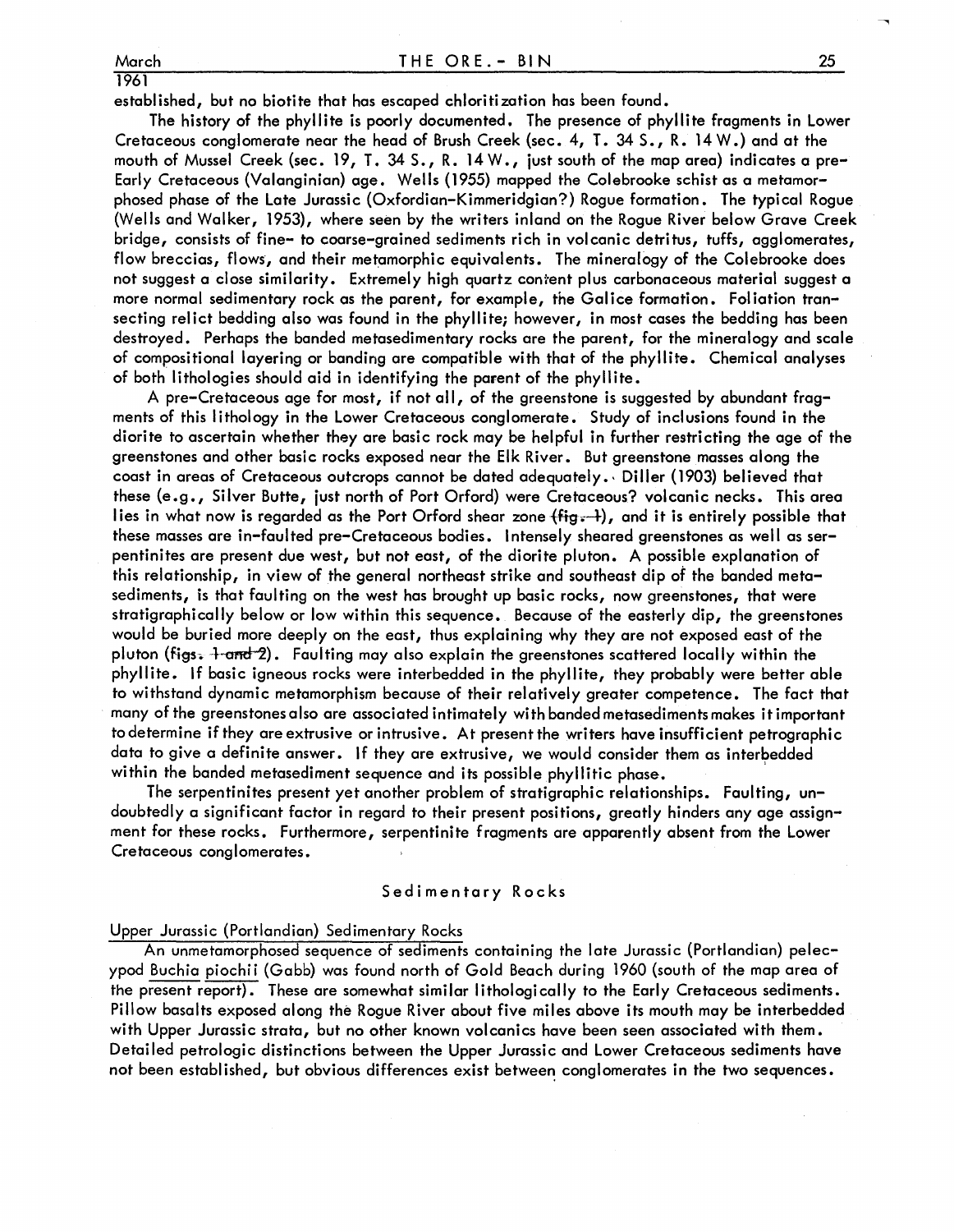

 $\sim 1000$   $\mu$  $\sim 10^{-1}$ 

J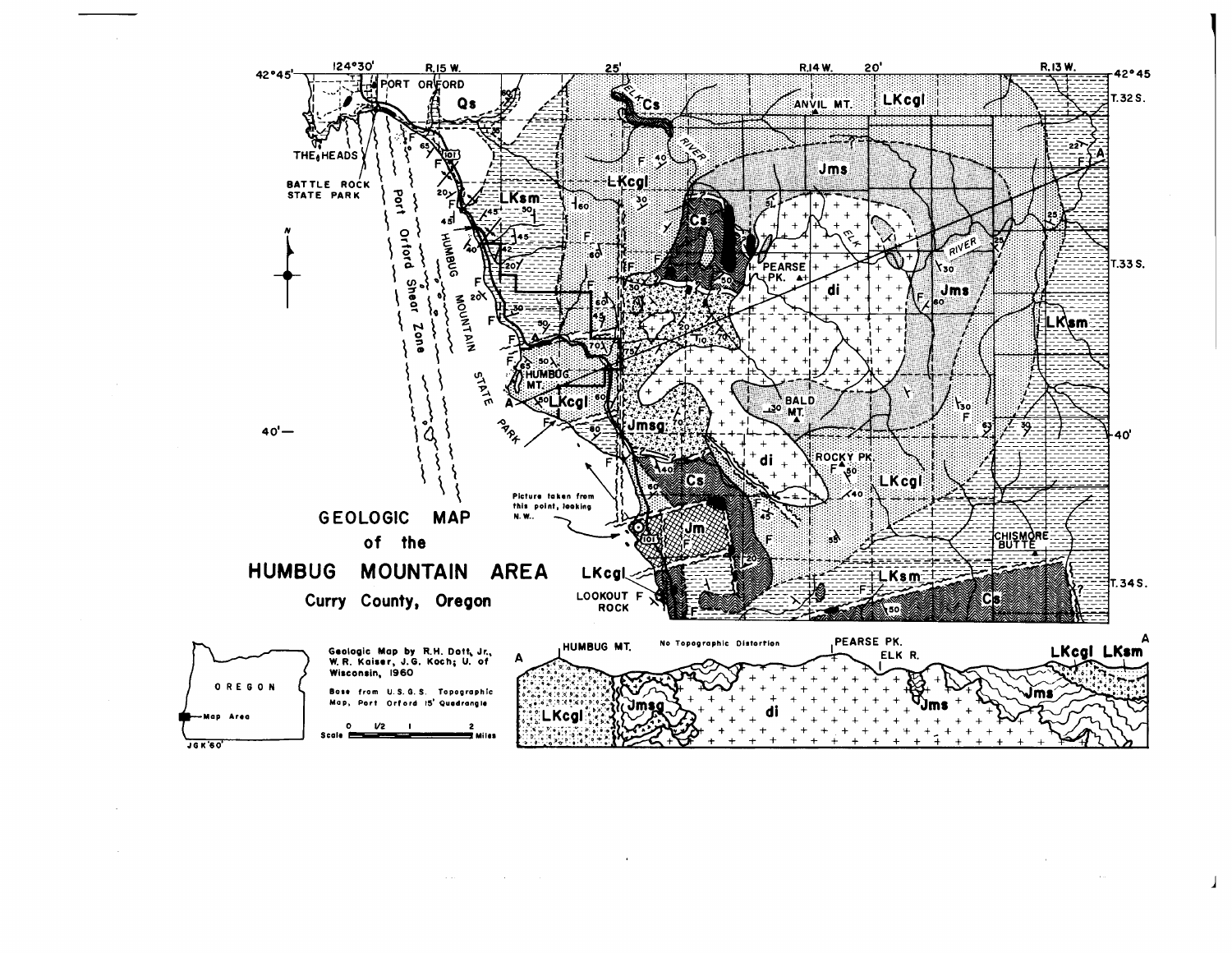

HUMBUG MOUNTAIN, In the background, is composed of Lower Cretaceous conglomerate. The foreground is of the some material. The light-colored area between is a down-faulted block of younger Cretoceous sandstone and mudstone.



I

r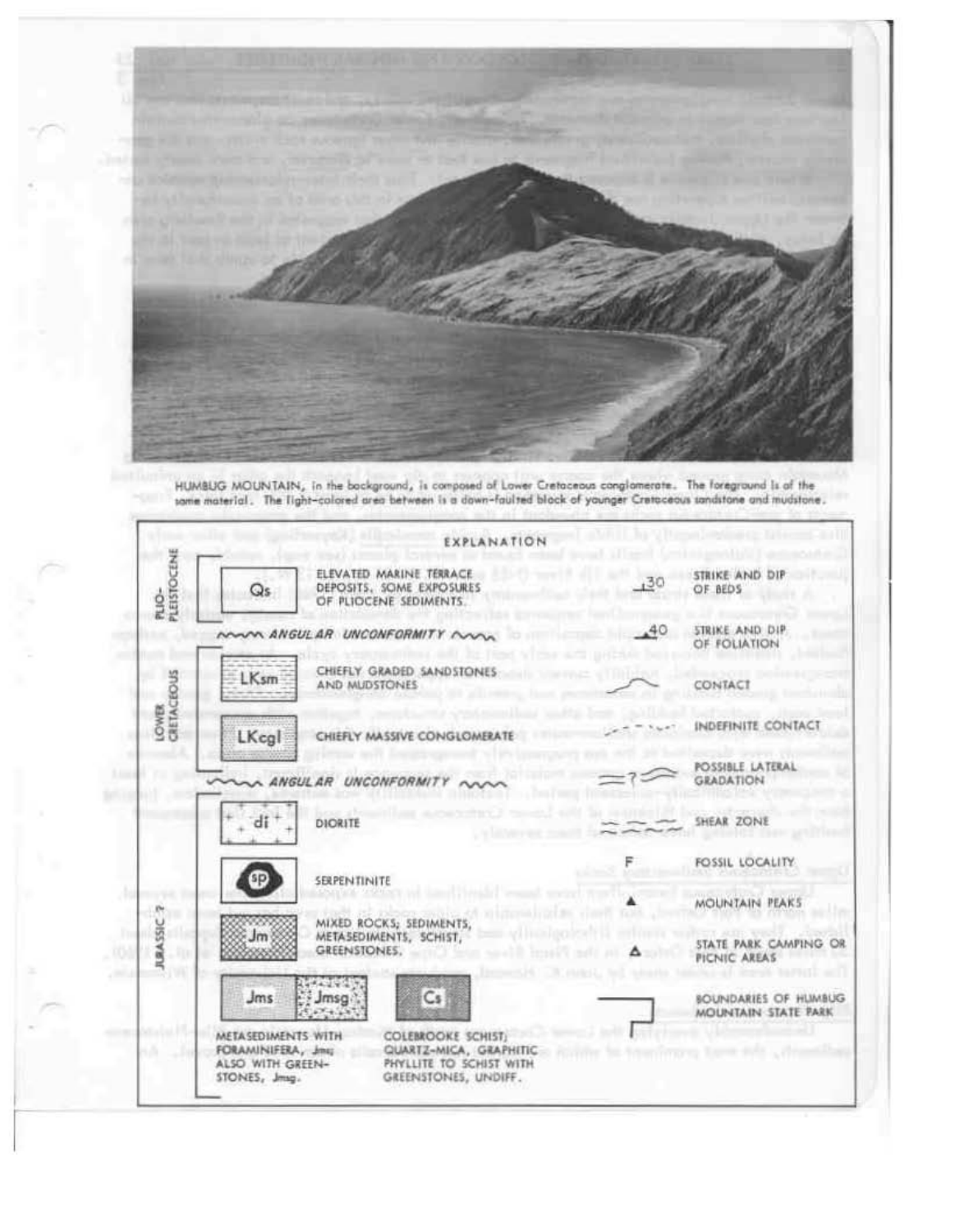Upper Jurassic conglomerates are dominantly of argillite, quartz, and chert fragments that are all less than four inches in average diameter. In contrast, Lower Cretaceous conglomerates contain numerous phyllite, metasediment, greenstone, diorite and other igneous rock clasts, and are generally coarser, having individual fragments to one foot or more in diameter, and more poorly sorted.

Where one sequence is exposed the other is absent. Thus their inter-relationship remains unknown, neither supporting nor denying the possible presence in this area of an unconformity between the Upper Jurassic and Lower Cretaceous strata such as that suggested in the Roseburg area by Imlay, et al. (1959). Although the sequence appears to be equivalent at least in part to the Riddle formation of Imlay, et al. (1959), it is deemed presently inadvisable to apply that term in this area.

# Lower Cretaceous (Valanginian) Sedimentary Rocks

A dominantly coarse-grained clastic Lower Cretaceous sequence rests with marked unconformity on pre-Cretaceous rocks exposed along the Elk River (SW $\frac{1}{4}$  sec. 8, T. 33 S., R. 14 W.). This sequence, temporally equivalent to part of the Days Creek formation (Imlay, et al., 1959), has been subdivided into two mappable units by Koch (1960), a lower massive conglomerate unit overlain gradationally by a dark-gray sandstone-mudstone unit. Humbug Mountain consists of southwest-dipping massive conglomerate, whereas north of it the sandstone-mudstone unit is exposed and dips westward. Their relative stratigraphic positions are revealed north of the Humbug Mountain camp ground where the coarse unit appears to dip west beneath the other in an unfaulted relationship. The Lower Cretaceous sequence is believed to be at least 9,000 feet thick. Fragments of pre-Cretaceous rocks are abundant in the conglomerates, and the graywacke sandstones also consist predominantly of lithic fragments. Buchia crassicqlis (Keyserling) and other early Cretaceous (Valanginian) fossils have been found at several places (see map), nqtably near the junction of Butler Creek and the Elk River (NE $\frac{1}{4}$  sec. 17, T. 33 S., R. 13 W.).

A study of these strata and their sedimentary structures by Koch (1960) indicates that the Lower Cretaceous is a geosyncl inal sequence reflecting the denudation of nearby, easterly source areas. Active erosion and rapid deposition of gravels in close proximity to a very rugged, perhaps faulted, shoreline occurred during the early part of the sedimentary cycle. As erosion and marine transgression proceeded, turbidity current deposition apparently was favored as is evidenced by abundant graded bedding in sandstones and granule to pebble conglomerates. Flute, groove and load casts, contorted bedding, and other sedimentary structures, together with mascerated plant debris mixed with displaced shallow-water pelecypods also typify this sequence. Finer and finer sediments were deposited as the sea progressively transgressed the waning source areas. Absence of contemporaneous extrusive igneous material from the sequence is significant, indicating at least a temporary volcanically-quiescent period. Tectonic instability was extreme, nonetheless, judging from the character and thickness of the Lower Cretaceous sediments and the fact that subsequent faulting and folding have deformed them severely.

# Upper Cretaceous Sedimentary Rocks

Upper Cretaceous foraminifera have been identified in rocks exposed along the coast several miles north of Port Orford, but their relationship to older rocks in that area has not been established. They are rather similar lithologically and structurally to Upper Cretaceous deposits about 30 miles south of Port Orford, in the Pistol River and Cape Sebastian area (Popenoe, et al., 1960). The latter area is under study by John K. Howard, graduate student at the University of Wisconsin.

# Plio-Pleistocene Sediments

Unconformably overlying the Lower Cretaceous north of Humbug Mountain are Plio-Pleistocene sediments, the most prominent of which are marine terrace deposits of tan sand and gravel. An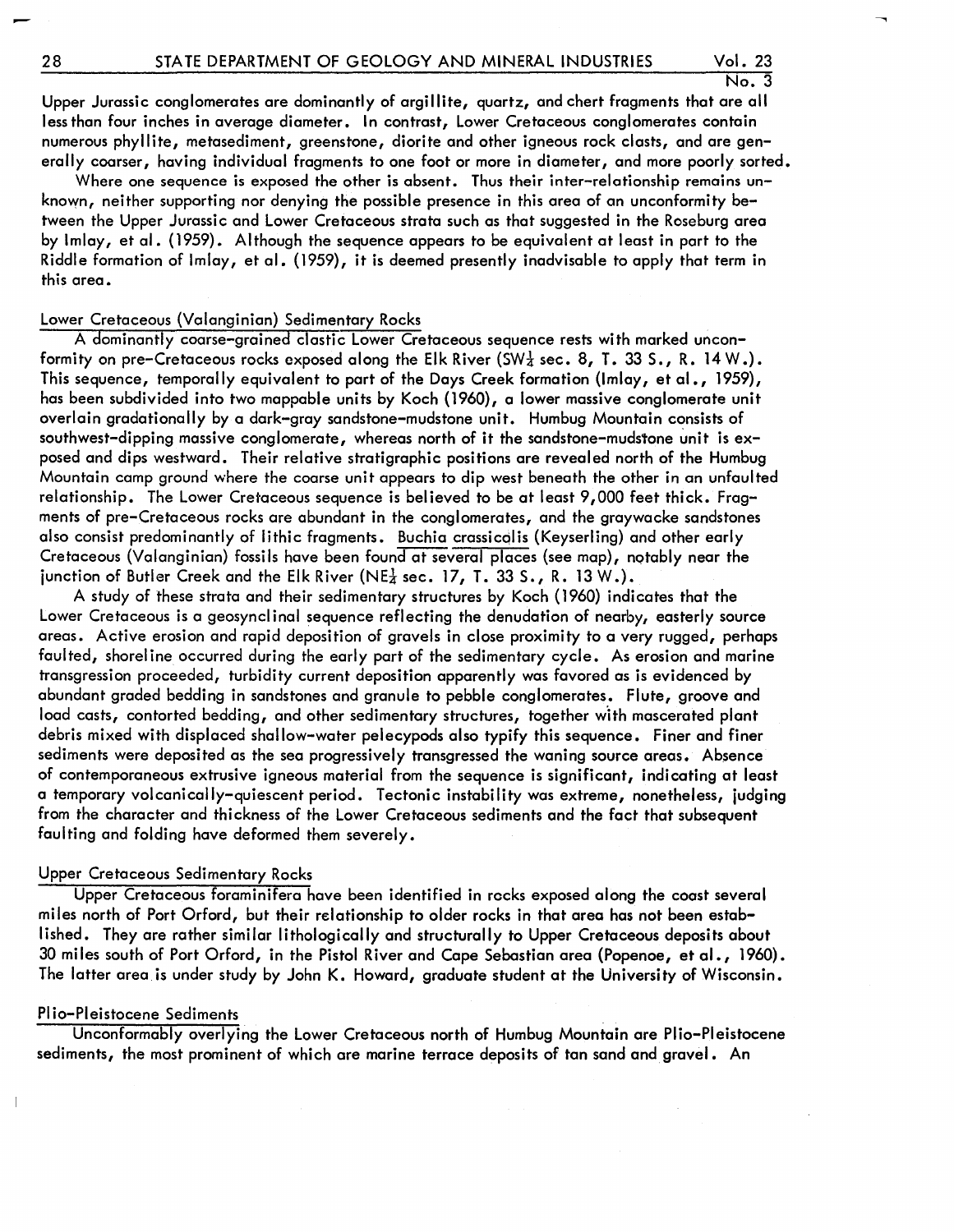March 1961

exposure of fossiliferous sediments, tentatively regarded as the Pliocene Empire formation, was found at the mouth of Hubbard Creek, about one mile southeast of Port Orford. Fossils there include large, coarse-ribbed Pecten and other molluscs, as well as coaly material. A thin terrace veneer of Plio-Pleistocene sediments is also visible approximately 300 feet up on the west or seaward face of Humbug Mountain, just above the sea cliffs.

# GEOLOGIC STRUCTURE

Faults of various trends, including almost due north and due east shear zones, have sliced the area into a number of discrete blocks (figs. 1 and 2). The dominant trend, and also the one that has apparently the most intensive deformation, is northerly. Some of the shear zones are at least half a mile wide. Such zones are characterized by intensely sheared rocks, calcite and quartz veining, and commonly by greenstones and ultramafic rocks of indefinite affinities. Also typical of the shear zones are landsl ides and valleys, for example, the Brush Creek valley at the Humbug Mountain camp ground. Due south of Port Orford, serpentinite masses of indefinite age and origin are present within the Port Orford shear zone. This zone is believed to be coincident offshore with the greenstone islands and to pass west of Humbug Mountain. I t apparently re-enters the coast south of the map area. Movement along this and the other shear zones is unclear and requires further study. Their pattern and magnitude of deformation arc quite similar to the fault systems of northern Cal ifornia. Distinct contrasts are the more regular northeast-trending structural pattern in the interior Klamath-Siskiyou province farther east (Wells, 1955) and the less intense deformation of Tertiary rocks in the Coast Range farther north.

In general, poor exposures and widespread shearing mask that area's fold patterns. Small folds present in beach exposures north of Humbug Mountain trend northeast, but these may be only the result of movement along the Port Orford shear zone. Mapping, however, does indicate a north to northeast trend in the inland portions of the Lower Cretaceous, a trend somewhat similar to the general northeast structural pattern of most of southwest Oregon. Structures within the pre-Lower Cretaceous, besides those due to shearing, are but imperfectly recognized, as are possible northeast trends in the metasediments.

# HISTORICAL SUMMARY

The Humbug Mountain area was subjected to the same severe mountain-building forces that pervaded the whole Klamath region during late Mesozoic time, and presumably earlier as well. The Pearse Peak diorite, a product of this activity, is the most westerly body of I ike composition in the whole Klamath province. I t is notable in that its age can be fixed rather precisely as intra-Late Jurassic or classic Nevadan. Dioritic plutons of this age have proved to be rare indeed, and, in general, these are confined to the westerly side of the Pacific Coast batholithic belt. By far the bulk of the batholiths are of Cretaceous age. Very soon after the diorite was intruded and the most intense deformation had ceased, at least by Early Cretaceous time, the Pearse Peak diorite and surrounding metamorphic and igneous rocks were being eroded in a very rugged terrain, providing' abundant coarse gravels to the sea. Topographic conditions then changed, however, and deposition gave way to sandstones and mudstones apparently deposited considerably by turbidity currents.

After Early Cretaceous and until relatively recent time, there was renewed mountain building characterized chiefly by long-continued intense shearing along great fault zones. Broad vertical warping that has taken place still more recently is evidenced by elevated flat-topped and wavenotched sea stacks and by marine terraces veneered with conspicuous tan sands and gravels exposed along Highway 101 between Humbug Mountain and Port Orford.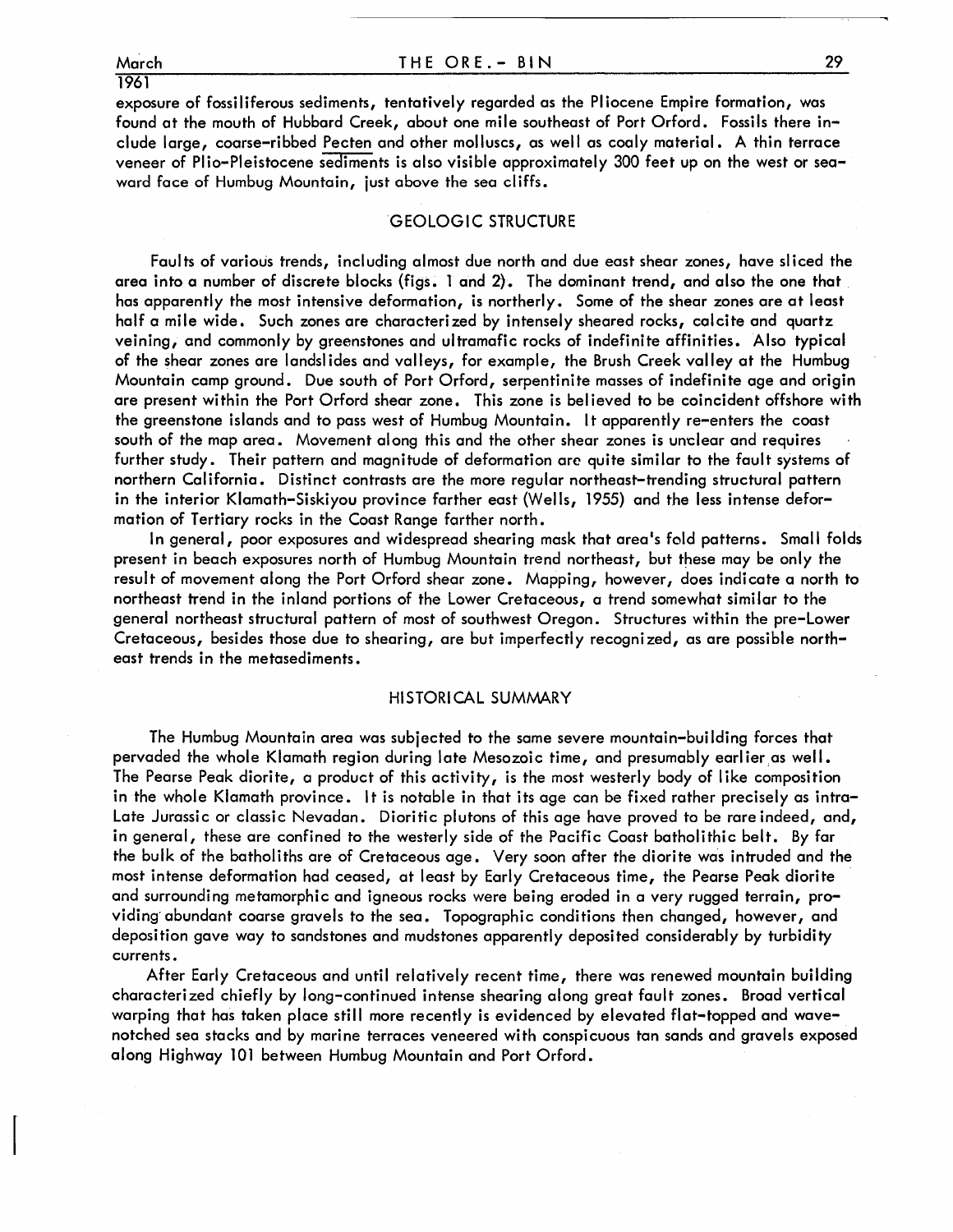Diller, J. S., 1898, Description of the Roseburg quadrangle: U. S. Geol. Survey Geol. Atlas, Folio 49.

, 1903, Description of the Port Orford quadrangle: U. S. Geol. Survey Geol. Atlas, Folio 89.

- Imlay, R. W., Dole, H. M., Wells, F. G., Peck, D., 1959, Relations of certain Upper Jurassic and Lower Cretaceous formations in southwestern Oregon: Am. Assoc. Petroleum Geologists Bull., v. 43, no. 12, pp. 2770-2785. -
- Koch, John G., 1960, Geology of the Humbug Mountain area, southwest Oregon: Univ. Wisconsin master's thesis, 77 pp., unpublished.
- Popenoe, W. P., Imlay, R. W., and Murphy, M. A., 1960, Correlation of the Cretaceous formations of the Pacific Coast {United States and northwestern Mexico}: Geol. Soc. America Bull., v. 71, pp. 1491-1540.
- Wells, F. G., and Walker, G. W., 1953, Geology of the Galice quadrangle, Oregon: U. S. Geol. Survey Geol. Quad. Map GQ-25.
- Wells, F. G., 1955, Preliminary geologic map of southwestern Oregon: U. S. Geol. Survey Mineral Inv. Map MF~38.

# \* \* \* \* \*

# UNDERWATER WELL COMPLETION

The petroleum industry's first underwater well completion was announced early in November by Peruvian Pacific Petroleum Company. The wellhead of the pioneer project is located under 130 feet of water on the ocean floor about a mile off the coast of northern Peru. Oil now is flowing from the well to a tank farm ashore through a string of 3-inch-diameter aluminum pipes anchored to the ocean bottom. Success of the technique used could eliminate the need for costly platforms in offshore oilfield development. The unique ocean-floor well utili zed a Peruvian Pacific-Richfield Oil Corporation "Christmas tree" made of uluminum piping that is expected to minimize operating and maintenance difficulties at the 130-foot depth of the wellhead. The flow I ine from well to shore is actually a bundle of aluminum pipes made up of 50-foot lengths welded on shore into two continuous 3250-foot segments. These were then plugged and the I ines launched parallel to the shorel ine and {pulled through 90 degrees of arc without the use of a pipe-laying barge} floated into position. {From Compressed Air Magazine, January, 1961}

\* \* \* \* \*

### MINERALOGIST MAGAZINE UNDER NEW OWNERSHIP

The Mineraolgist Magazine, which for over 30 years was owned and managed by the Dake family ot Portland, with Dr. H. C. Dake as editor, transferred ownership in September, 1960.

New owner and publisher is Don Maclachlan of Mentone, California, editor of the magazine Gems and Minerals. Mr. Maclachlan states that the editorial policy of The Mineralogist has been altered to make it primarily a magazine for mineral collectors and that very little gem or gemcutting material will be included, because this type of information is now covered adequately by other periodicals.

The Dakes will continue to handle the publication and distribution of their many popular and helpful booklets on prospecting and gem cutting from their home in Portland.

\* \* \* \* \*

 $-$  -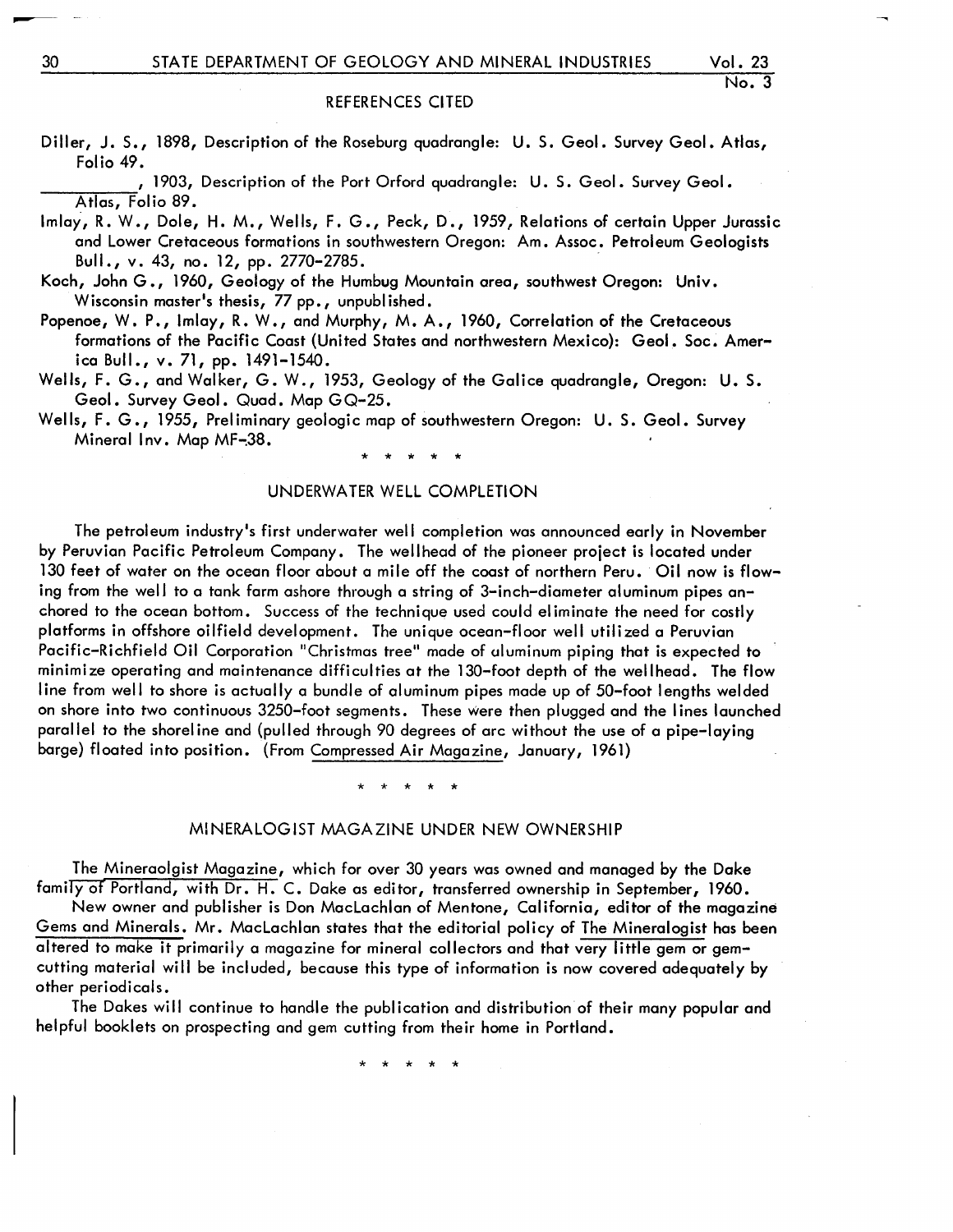1961

# STATE LEGISLATIVE NEWS

The following bills of direct interest to the mining industry have been introduced since the report made in the February Ore .-Bin:

House Bill 1668: Introduced by Representatives Haight, Eymann, Kelsay, and Leiken: establishes regulations for perfection of placer mining claims upon the public domain of the United States. Sec. 1 defines "legal subdivision" as a subdivision of a state surveyor of a United States survey which has been extended over the geographic area to be described. Sec. 2 requires that location notice shall contain the name of the claim, name of the individuals locating claim, date of location, and description of area to be located. Sec. 3 requires that boundaries of claim be marked within 30 days after posting of location notice. Sec. 4 requires that within 60 days after posting of location notice an open cut be made of not less than five cubic yards in volume and exposing the placer deposit. Sec. 5 requires that within 60 days from posting of location notice the claim shall be filed for record with the County Recorder of Conveyances. Sec. 6 states that all locations or attempted locations of placer mining claims made after the effective date of the act that do not comply with the provisions of secs. 1-5 are void.

House Joint Memorial 11 - Introduced by Representativez Haight, Eymann, Kelsay, Leiken, and Senator Flegel: states the importance of Oregon's mineral resources to the state and nation and the need for maintaining a healthy mineral industry and calls upon the federal government to foster and encourage the development of an economically sound and stable domestic mining and mineral industry, the orderly development of domestic mineral resources and reserves necessary to assure satisfaction of industrial security needs, and research to promote the wise and efficient use of our mineral resources. Recommends that this policy be implemented by more effective enforcement of anti-dumping laws and the imposition of adequate duties on metals and mineral imports.

House Joint Memorial 12 - Introduced by Representative Cannon: urges Congress to decline passage of Senate Bill 174 (the National Wilderness Bill), decline passage of any legislation which would encourage extension of or increase the rigidity of regulation of existing wilderness, wild, or primitive areas, and decline passage of any legislation which would set aside any area of feder– ally owned land for limited and restricted use.

## \* \* \* \* \*

# UNDERSECRETARY FOR MINERALS APPOINTED

On February 14, President Kennedy announced the appointment of John M. Kelly of Roswell, New Mexico, as Assistant Secretary of the Interior for Mineral Resources.

Kelly, a native of Chelsea, Mass., is a mining and petroleum engineer. As assistant secretary, he will discharge the duties of Secretary Udall in the field of natural resource development. He will also be responsible for the activities of the Bureau of Mines, the Geological Survey, the Oil Import Administration, the Office of Mineral Exploration, the Office of Minerals Mobilization, the Office of Coal Research, the Office of Oil and Gas, and the Office of Geography.

For the past 25 years Kelly has been active in the field of petroleum conservation, and at the time of his appointment, was the president of his own oil-producing firm in New Mexico. He is a graduate of the New Mexico School of Mines with bachelor of science degrees in mining engineering and petroleum engineering. (American Mining Congress Bulletin Service, Feb. 18, 1961).

\* \* \* \* \*